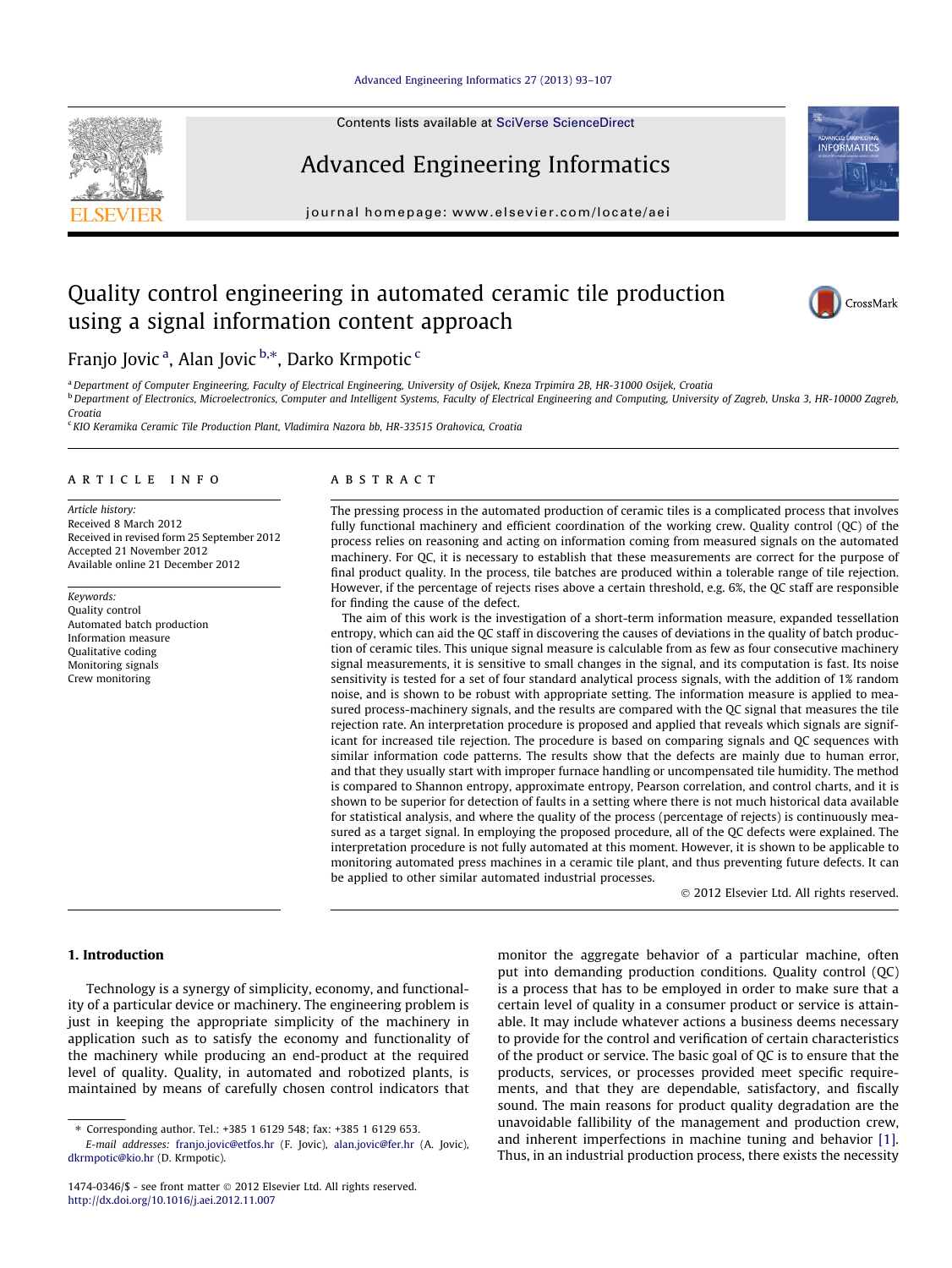to monitor the extent to which the products meet specifications. The misspecification of product quality can be measured as: (1) deviations from target specifications and (2) excessive variability around target specifications.

The quality-control engineering issue in this work is illustrated in the automated production of ceramic tiles at the ''Kio Keramika'' plant in Orahovica, Croatia, on tile pressing machines, of type Magnum 1203ES. These pressing machines are a part of an entire production chain consisting of slurry production, granulate production, pressing, decoration, and firing in a tunnel furnace. Several production machines are used for each part of this production chain, and altogether there are five presses in the process. Tile quality is controlled at the end of the production chain for each shift, while particular machining defects are controlled by the production crew at each production step. The press control indicators (a total of 30) that are centrally reported in each shift, and for each press, are: tile humidity, four pressing tool temperatures (of upper matrix, lower matrix, press frame and press oil), five thickness dimensions between the press frame signals, five thickness dimensions over the press frame signals, five skewness dimensions between the press frame signals, five skewness dimensions over the press frame signals, and five tile firmness indicators. In addition, seven furnace temperature indicators are reported.

Although this signaling seems to be satisfying enough, and despite the exclusion of each damaged tile from production by the worker at the press, because of pressing process complexity and its influence on further tile processing, there is a problem of increased rejection rate in the tiles' production. The rejection problem is increased by the fact that the tiles are classified into two commercial classes, while producing a lower tile quality class is not economically feasible. The alarm level for the management and QC staff starts when the tile rejection rate rises above 3–4% of the production bulk, and a rejection rate above 6% is considered unacceptable.

The basic problem of tile quality monitoring on the press is the fact that, in spite of all press signals being correct, there might be press-caused tile rejection or a decrease in ceramic tile quality. The press's working crew might not be responsible for the malfunction, or for tile misclassification, because there might be a combined effect of several factors that influence tile quality. Intervention on the press without knowing the exact cause of the defect is expensive because the machine should be stopped, while nonintervention, on the other hand, can cause even more damage. Increased rejection appears seldom, but it is nevertheless a major source of concern for the tile factory. Thus, any indication as to the cause of a defect ascribed to a given press is an important factor in decreasing further rejection. Production praxis has shown that the cause of the defect is the human factor in approximately 80% of cases. Failures resulting in increased tile rejection are thus usually caused by a lack of direct adaptability of the press worker to demanding production circumstances, and by their low motivation for learning new production skills in a highly automated production process.

The aim of this work is the investigation of a short-term information measure that can be used to discover the causes of deviations in quality in the batch production of ceramic tiles. Previous work on the information content of industrial signals suggests that such a measure might exists in the form of modified onedimensional Carnap entropy [\[2\].](#page--1-0) However, the application of the measure and its interpretation have not been extensively studied thus far. Here, we introduce the leading pattern that has to be followed in order to find a defect's cause in the form of a QC output signal. This output signal measures the rejection rate of the tiles produced. The output signal is analyzed for its uniqueness, meaning that even the smallest variation in its content should be uniquely identified by the proposed information measure. The information measure calculated for other process signals is then compared to the QC output's information measure, and signals that mimic the QC output in the same time frame are reported as potential causes of malfunction.

The paper is organized as follows. Section 2 describes the engineering problem faced in this work: the actual setting of the pressing machine, working duties and procedures, and the issue of increased rejection. Section [3](#page--1-0) provides an overview of the existing approaches in QC and gives a definition of system teleonomy that is used in order to properly define the proposed information mea-sure. Section [4](#page--1-0) introduces expanded tessellation entropy as an information measure capable of tracking short-term signal variability in automated production. Section [5](#page--1-0) applies the information measure to relevant signals in the production process of ceramic tiles and proposes a suitable interpretation system for detecting possible defect sites in the production chain. Comparison with other methods is given in Section [6](#page--1-0). A discussion of the results is presented in Section [7,](#page--1-0) with conclusions in Section [8](#page--1-0).

#### 2. Working cycle of the Magnum 1203ES pressing machine

The initial phase of the tile press is the feeding of the press silo with granulate. The quality of the granulate depends on the correctness of the work of the previous plant parts: the slurry atomizer and granulate silo. The press silo is automatically fed in each pressing cycle, and granulate humidity is controlled with a humidity gauge. Pressing-tool temperature is an important condition for automatic press work. Tool temperatures between 45 and 60 $\degree$ C ensure that the tiles do not stick to the tools during pressing. There are three pressing tool parts: upper matrices, tool frame and lower matrices, each with specific functions for the tiles' processing.

The pressing cycle starts with the movement of the hydro motor's 'hand', which is mechanically coupled with the grate feeder. Two rods rifle excess granulate off the apertures on the tool frame and clean the tool frame of granulate at the moment of the feeder's return. The pressing force determines the number of pressing steps: two or three. The first pressing step is carried out with power pressure in the main cylinder and at lower speed because of the requirement to decrease granulate volume by blowing out all the air inside and among the granulate body. A pressure-preset second step is started when the required pressure is achieved with the first pressure step. The main cylinder stops pressing when the second preset pressure is achieved. The main cylinder then moves back to its upper position and, at the same time, the lower cylinder of the lower drive blasts off the lower matrices toward their upper position at the upper tool frame plane. When the main cylinder approaches the predefined point that is determined with the feeder height, it moves the feeder forward again and then, with its front bar, extrudes ceramic tiles from the tool to the transporter. The transporter removes such processed tiles toward a vertical drier. The main cylinder continues with the above process while, at the same time, the tiles are being removed from the tool frame. Overall press process control and monitoring in automated production is performed with a programmable logic controller. The technological press process of ceramic tiles is controlled and maintained by the press crew: presser, toolpusher, hydraulic worker, press department manager, and production manager. The working duties of the press crew relate to press process preparation, press production and press adjustment.

The pressing machine itself plays a major part in the overall process of the production of ceramic tiles. It is also the place where almost all of the malfunctions of the tiles start to occur. The workflow of the whole process is shown in [Fig. 1.](#page--1-0)

After each step in the process, QC measures signals and determines the course of action. It is important to note that glazing,